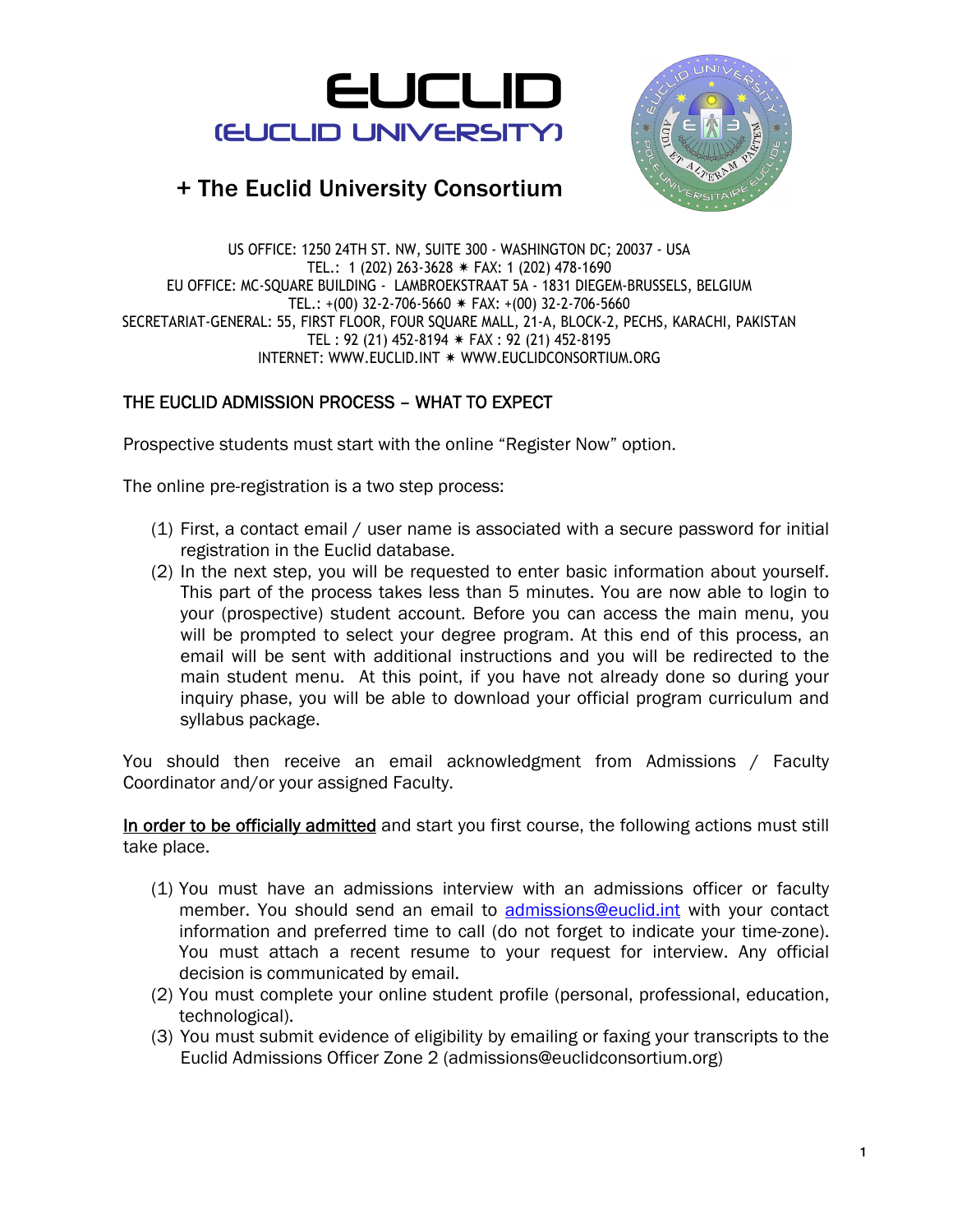



US OFFICE: 1250 24TH ST. NW, SUITE 300 - WASHINGTON DC; 20037 - USA TEL.: 1 (202) 263-3628  $*$  FAX: 1 (202) 478-1690 EU OFFICE: MC-SQUARE BUILDING - LAMBROEKSTRAAT 5A - 1831 DIEGEM-BRUSSELS, BELGIUM TEL.:  $+(00)$  32-2-706-5660  $*$  FAX:  $+(00)$  32-2-706-5660 SECRETARIAT-GENERAL: 55, FIRST FLOOR, FOUR SQUARE MALL, 21-A, BLOCK-2, PECHS, KARACHI, PAKISTAN TEL : 92 (21) 452-8194  $*$  FAX : 92 (21) 452-8195 INTERNET: WWW.EUCLID.INT \* WWW.EUCLIDCONSORTIUM.ORG

In general, this means contacting your undergraduate institutions to mail official transcripts to EUCLID. North American institutions may send the transcripts to EUCLID's US office. Institutions from all other regions should send the transcripts to EUCLID's Brussels' office.

You will be able to enroll and start your courses based on your copies, but an official transcript is required (except special cases or when unavailable) within 6 weeks of enrolment.

#### **PAYMENTS**

You must send payment for your initial enrollment fee (see web page "Tuition and Costs" for updated fees and payment information).

You must send payment for your course tuition fee(s) before being able to mark a course as "Started".

While it is possible to pay for one course at a time, it may more convenient to pay for a block of courses or credits, especially if you would like to start more than one course at a time.

The current cost per credit chart is available at:

http://www.euclidconsortium.org/euclid/en/costs.asp

(E.g.: 6 credits at the Master level represent a payment of 6x\$115)

If possible, payments should be made to the IOSD Euclid Fund (Belgium) PayPal account (payments@euclidconsortium.org)

Credit card payments can be made at http://www.euclidconsortium.org/euclid/en/costs.asp (bottom of page).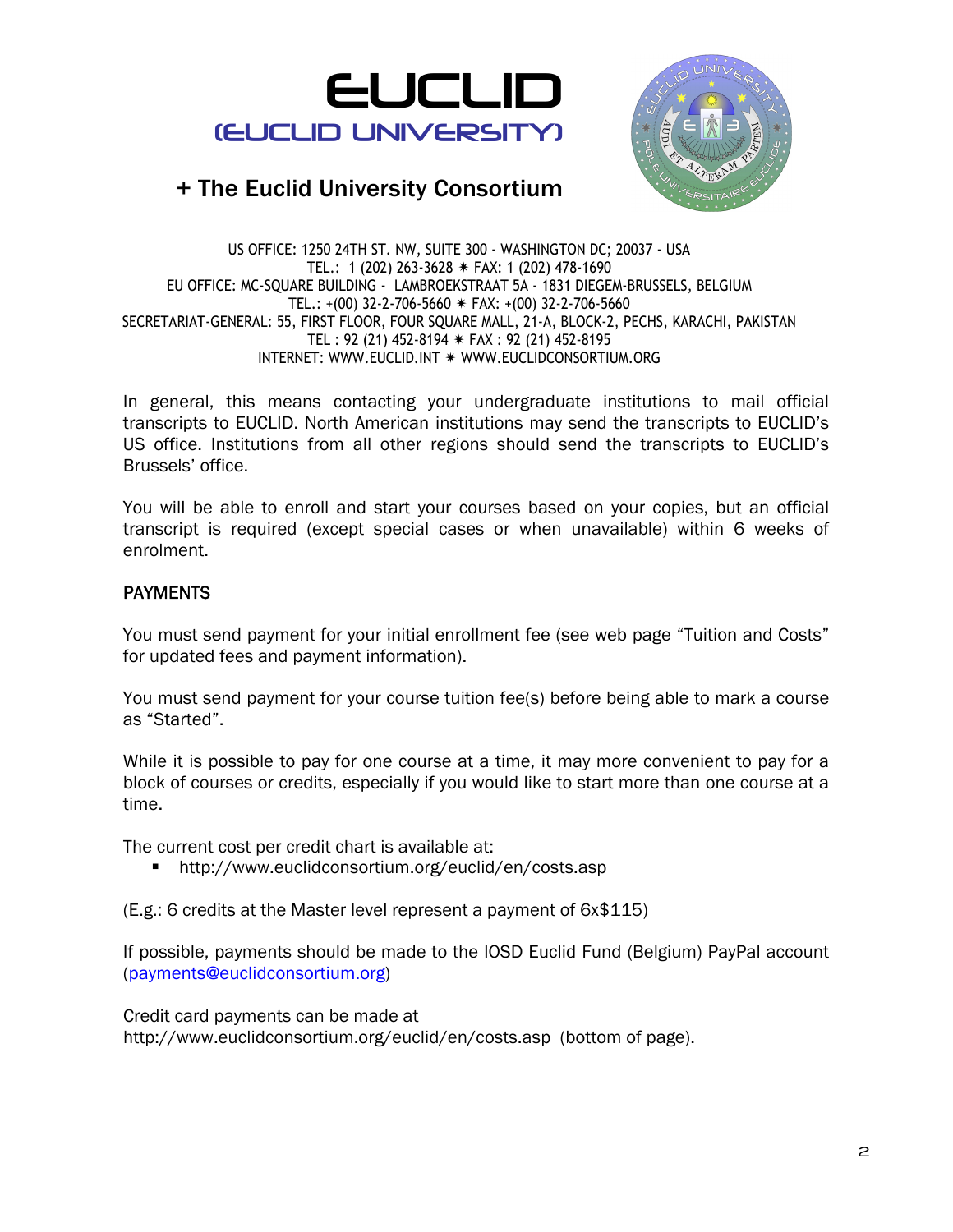



US OFFICE: 1250 24TH ST. NW, SUITE 300 - WASHINGTON DC; 20037 - USA TEL.: 1 (202) 263-3628  $*$  FAX: 1 (202) 478-1690 EU OFFICE: MC-SQUARE BUILDING - LAMBROEKSTRAAT 5A - 1831 DIEGEM-BRUSSELS, BELGIUM TEL.:  $+(00)$  32-2-706-5660  $*$  FAX:  $+(00)$  32-2-706-5660 SECRETARIAT-GENERAL: 55, FIRST FLOOR, FOUR SQUARE MALL, 21-A, BLOCK-2, PECHS, KARACHI, PAKISTAN TEL : 92 (21) 452-8194  $*$  FAX : 92 (21) 452-8195 INTERNET: WWW.EUCLID.INT \* WWW.EUCLIDCONSORTIUM.ORG

Payments can also be made by international check / money order (in USD) to the order of IOSD Euclid Fund.

Please mail your international payment to:

THE IOSD EUCLID FUND (BELGIUM) MC-Square Building Lambroekstraat 5A 1831 Diegem-Brussels Belgium / Belgique Tel.: +32 2 706-5660 Fax: +32 2 706-5660

#### EQUIVALENCIES

If after reviewing the curriculum you feel that courses completed at other institutions may qualify for equivalency, please send your request with supporting evidence to the Admissions Officer who will do an academic evaluation with the assistance your Primary Faculty. If equivalencies are granted, the courses will be marked "Y" (completed). No grade will be assigned. Please note that there is a \$40/US credit fee for every equivalency request. If the equivalency is denied or partially accepted, no refund will be issued.

#### DEGREE ROADMAP / COURSE PROGRESSION

In the meantime, the Euclid Admissions Officer will sequence and validate your roadmap.

Upon receipt of your payments, you profile will be set to E (enrolled) and your first course(s) will be set to P (paid) and S (started). Once you are all clear to go, you can download the syllabus, start your course(s) by ordering the required textbook or courseware.

Feel free to contact your assigned faculty / instructor if you have any questions or if you would like additional guidance on the course. You may be required to contact the instructor before choosing a topic for your paper. Once you have submitted your paper by